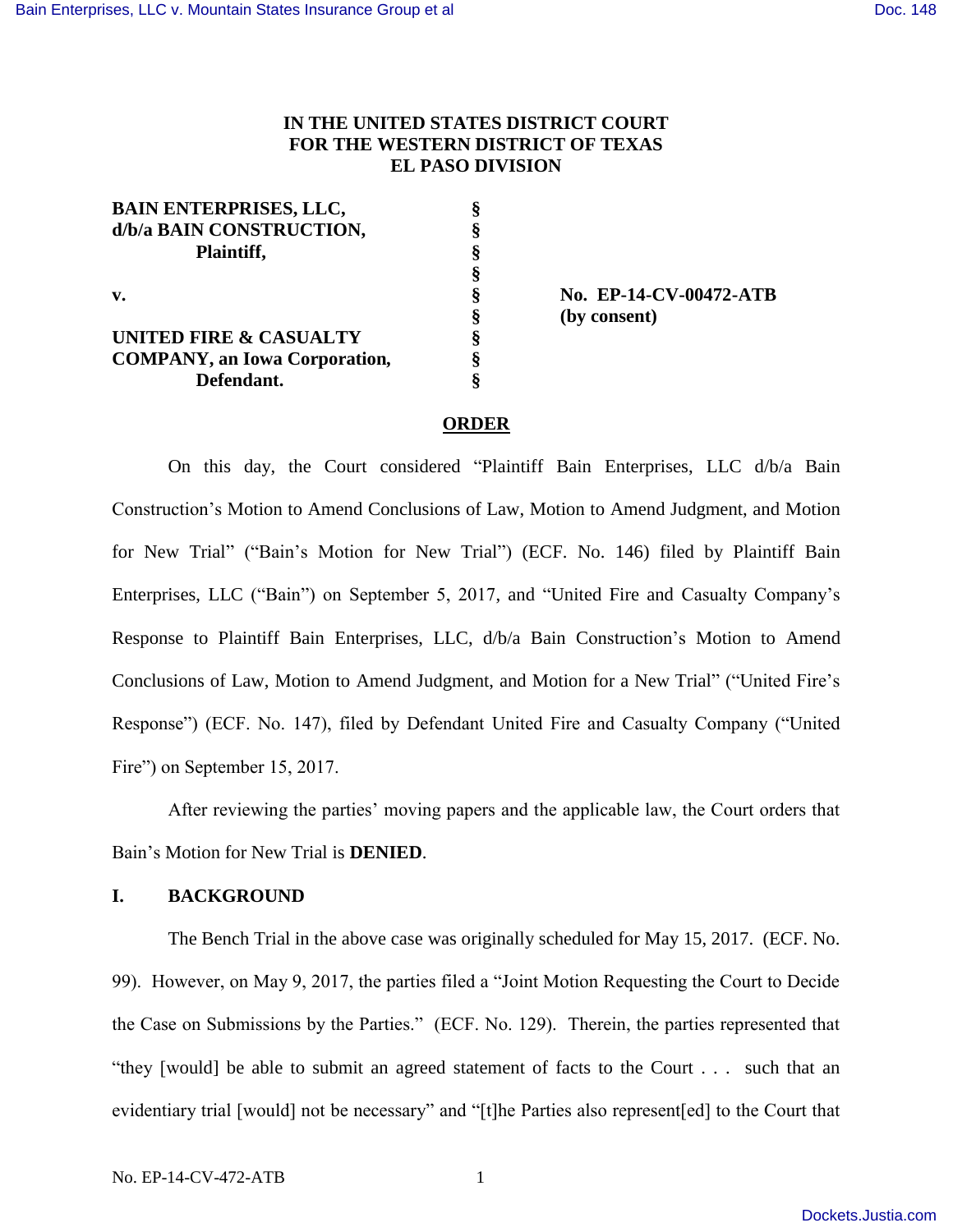only legal questions remain[ed]." (*Id*.). After receiving the parties' Agreed Stipulated Facts, the Court vacated the trial setting and directed the filing of trial briefs. (ECF. Nos. 134, 135).

Prior to receiving the parties' trial briefs, the Court received a near 500 page lodgment in contravention of the parties' representation that "only legal questions remain." (*See* ECF. Nos. 129, 136). Nevertheless, although not required to do so, the Court considered this additional non-stipulated evidence in the alternative. (*See* ECF. Nos. 137-140).

On July 25, 2017, the Court issued its Findings of Fact & Conclusions of Law. (ECF. No. 141). Therein, the Court ruled for United Fire regarding Bain's Duty to Indemnify claim, *inter alia*, because: (1) Bain had not sufficiently identified what damages constituted its claim; (2) the Agreed Stipulated Facts lacked any information regarding the location, extent, or timing of the damages; (3) even considering the non-stipulated evidence, the Court made the factual finding that some damage occurred to Main, Brown, McKinney, and Lawson Streets prior to the September 2013 Rainstorm, and accordingly, Bain failed to prove its claim was covered by United Fire's policy; and (4) Bain failed to segregate its damages. (ECF. No. 141).

On September 5, 2017, Bain filed its Motion for New Trial. (ECF. No. 146). On September 15, 2017, United Fire filed its Response. (ECF. No. 147). Accordingly, the instant motion is now ripe for the Court to adjudicate.

#### **II. LEGAL STANDARD**

Rule 52(b) and Rule 59(e) motions are governed by a similar standard. *Interstate Fire & Cas. Co. v. Catholic Diocese of El Paso*, 622 F. App'x 418, 420 (5th Cir. 2015) (per curiam) (collecting cases). Rule 59(e) "serves the narrow purpose of allowing a party to correct manifest errors of law or fact or to present newly discovered evidence." *Templet v. HydroChem Inc*., 367 F.3d 473, 479 (5th Cir. 2004) (citation omitted). Accordingly, amending a judgment under Rule 59(e) is appropriate: (1) where there has been an intervening change in the controlling law; (2)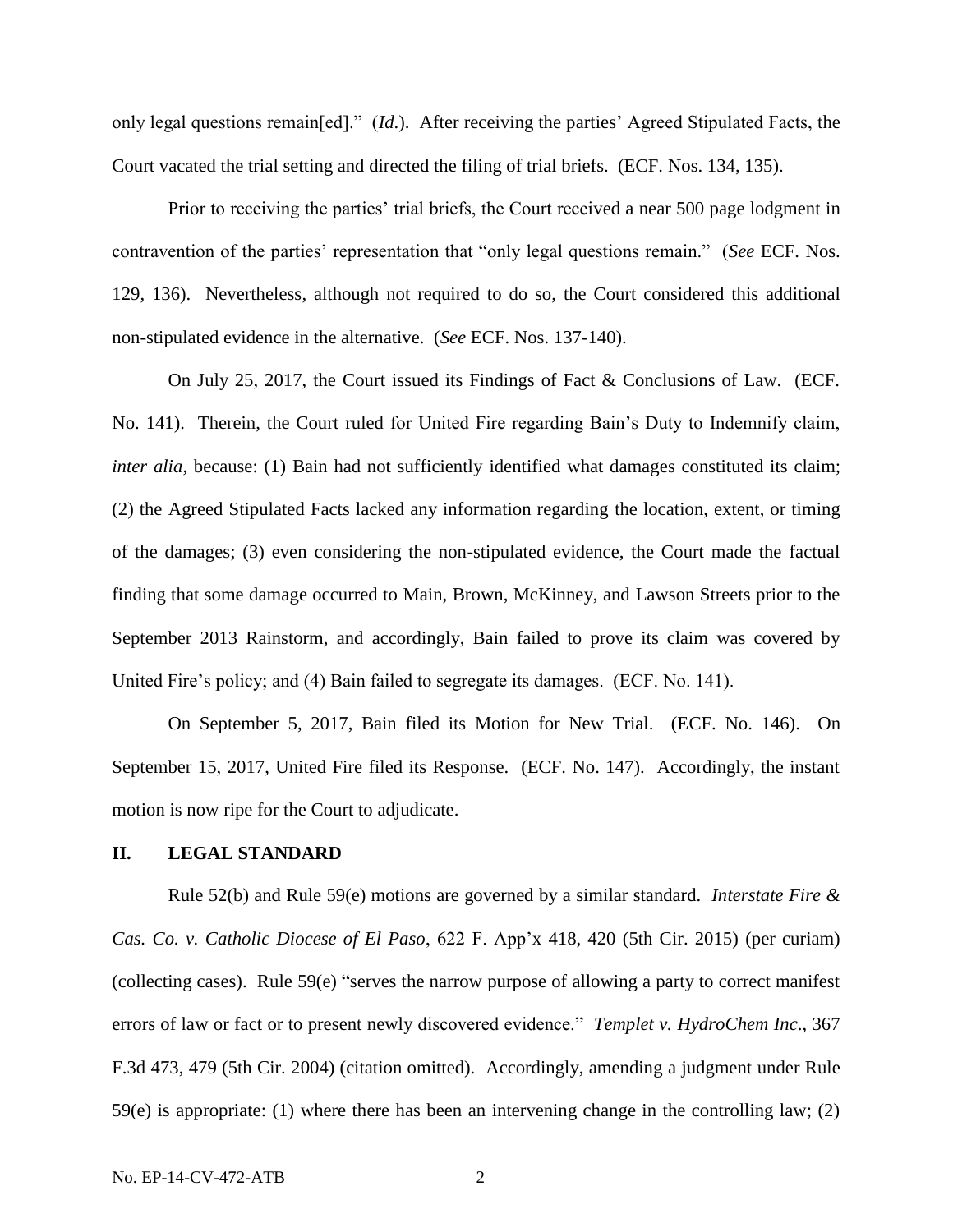where the movant presents newly discovered evidence that was previously unavailable; or (3) to correct a manifest error of law or fact. *Schiller v. Physicians Res. Grp. Inc.*, 342 F.3d 563, 567 (5th Cir. 2003). "Manifest error is one that is plain and indisputable, and that amounts to a complete disregard of the controlling law or an obvious mistake or departure from the truth." *Berezowsky v. Ojeda*, 652 F. App'x 249, 251 (5th Cir. 2016) (internal quotation marks and citation omitted); *Niagara Fire Ins. Co. v. Everett*, 292 F.2d 100, 103 (5th Cir. 1961). ("The findings of the district court are not lightly to be set aside."). Rule 59 cannot be used to raise arguments or claims "that could, and should, have been made before the judgment issued." *Marseilles Homeowners Condo. Ass'n v. Fidelity Nat. Ins. Co*., 542 F.3d 1053, 1058 (5th Cir. 2008). In sum, Rule 59(e) does not exist to give a movant a "second bite at the apple." *Sequa Corp. v. GBJ Corp*., 156 F.3d 136, 144 (2d Cir. 1998).

Similarly, under Rule 52(b), "the court may amend its findings—or make additional findings—and may amend the judgment accordingly." Fed. R. Civ. P. 52(b). Rule 52(b) exists "to correct manifest errors of law or fact or, in some limited situations, to present newly discovered evidence." *Fontenot v. Mesa Petroleum Co.*, 791 F.2d 1207, 1219 (5th Cir. 1986). Consequently, Rule 52(b) should not be used to relitigate old issues, advance new theories, or secure a rehearing on the merits. *Id*.

#### **III. ANALYSIS**

Bain raises the following arguments in support of its Motion for New Trial:

- (1) the parties did not stipulate that the Agreed Stipulated Facts would be the only facts necessary for the Court's determination, that the parties would apply the facts in the same way, or that the Court need not look beyond these facts;
- (2) Bain was clear regarding the damages it sought to be covered under United Fire's policy and did not seek damages outside of the coverage period;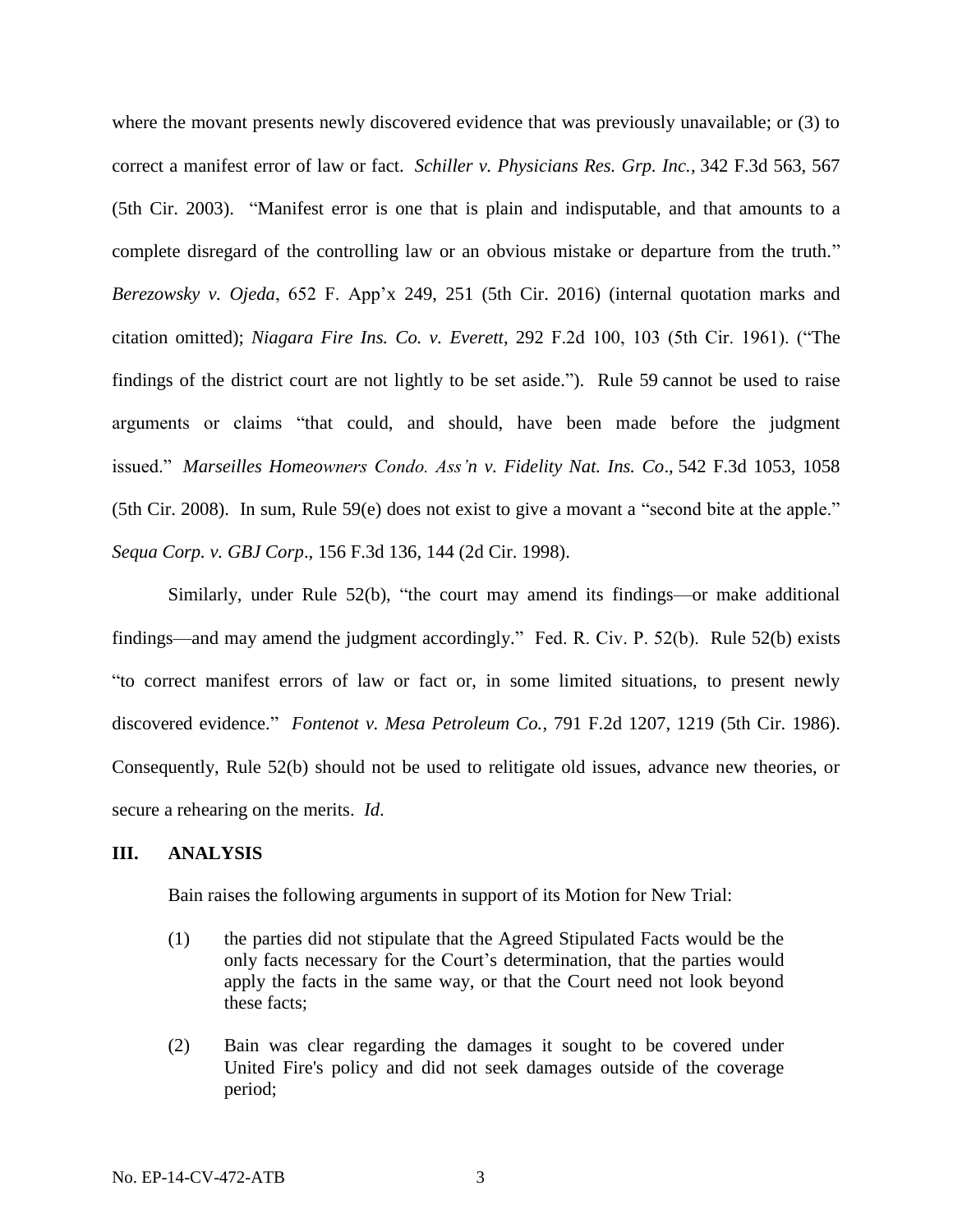- (3) the testimony of David Varela establishes that "the damages" to Main Street, and the adjacent yards, occurred after the September 2013 Rainstorm;
- (4) a lack of segregation of damages does not preclude a finding of damages; and
- (5) because the Court should have ruled in its favor, Bain argues that the Court should allow briefing on the issue of attorney's fees.

(ECF. No. 146). United Fire simply responds that Bain attempts to relitigate evidence previously before the Court, which is improper. (ECF. No. 147).

### **a. The Agreed Stipulated Facts**

Bain's argument that the parties did not agree to the sufficiency of the Agreed Stipulated

Facts is without merit. Contrary to Bain's argument, the parties represented that:

The Parties have met, conferred and represent to the Court that they will be able to submit an agreed statement of facts . . . such that an evidentiary trial will not be necessary. The Parties also represent to the Court that *only legal questions remain*  to be decided and request the Court to allow the Parties to present their respective *legal arguments* through trial briefs.

(ECF. No. 129) (emphasis added). The ordinary understanding of "only legal questions remain" is that material factual disputes no longer exist. *See e.g*., *Old Bridge Bd. of Educ. v. R.D*., 2015 U.S. Dist. LEXIS 94888, at \*8 (D.N.J. 2015) (If no factual record needs to be developed and no evidentiary disputes remain, . . . the matter is purely legal . . . .") (collecting cases); Fed. R. Civ. P. 56(a) (when something can be decided "as a matter of law" no genuine factual disputes exists.). Accordingly, the parties represented to the Court that no material factual disputes remained, and therefore that the Court need not consider other material facts when adjudicating the legal issues.

To the extent that Bain now realizes it agreed to an insufficient factual basis, this cannot constitute the basis of a new trial motion. First, parties are bound by their stipulations as written. *Provident Fin., Inc. v. Strategic Energy L.L.C.*, 404 F. App'x 835, 838 n.3 (5th Cir. 2010) (The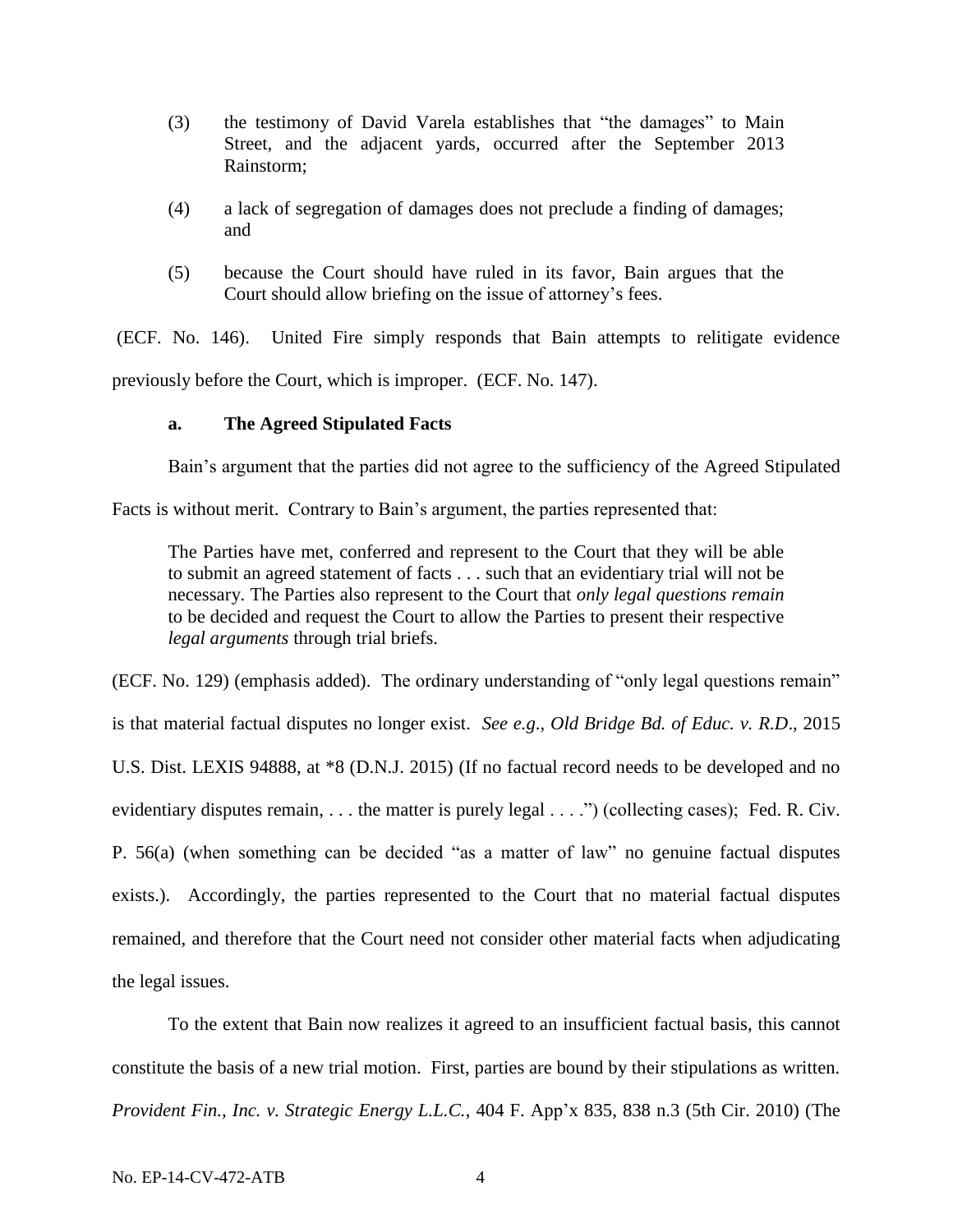parties are bound to their factual stipulations, which "have the effect of withdrawing a fact from issue and dispensing wholly with the need for proof of the fact."); *United States v. Texas*, 523 F. Supp. 703, 744 (E.D. Tex. 1981). Second, the Court cannot grant Bain a second bite at the apple for its strategic decisions, however unsuccessful. *See Sequa Corp.*, 156 F.3d at 144. Accordingly, the Court finds that Bain fails to identify a manifest error regarding the sufficiency of the Agreed Stipulated Facts.

Therefore, because Bain stipulated to an insufficient background and failed to meet its burden under the duty to indemnify standard, this alone supports the Court's finding that United Fire had no duty to indemnify Bain. (*See* ECF. No. 141, p. 11-12). Nonetheless, the Court will address Bain's remaining arguments in its Motion for New Trial.

#### **b. Bain's Claim**

Bain's allegation that it was clear regarding its claim is without merit. In making this argument, Bain cites various, often somewhat contradictory, portions of the record regarding the damages it sought to have covered. (ECF. No. 146, p. 3-5). Bain's argument can be summarized by its previous contention that:

*Most, if not all,* of the damages from the September 2013 Storm for which Bain seeks indemnification from Defendant was isolated to Main Street and approximately eight yards on one side of the street.

(ECF. No. 146, p. 3) (citing ECF. No. 140, p. 2). It is disingenuous to contend that Bain was clear regarding its claim by using the phrase "most, if not all." Such a phrase leaves the Court to guess whether there were other claims for which Bain sought coverage. Indeed, during his deposition, Scott Bain failed to identify what street damages constituted his claim against United Fire.<sup>1</sup> (*See* Bain Dep. 89-95). Moreover, by pointing to miscellaneous portions of the record,

|<br>|<br>|

Specifically, Scott Bain and opposing counsel engaged in the following interaction: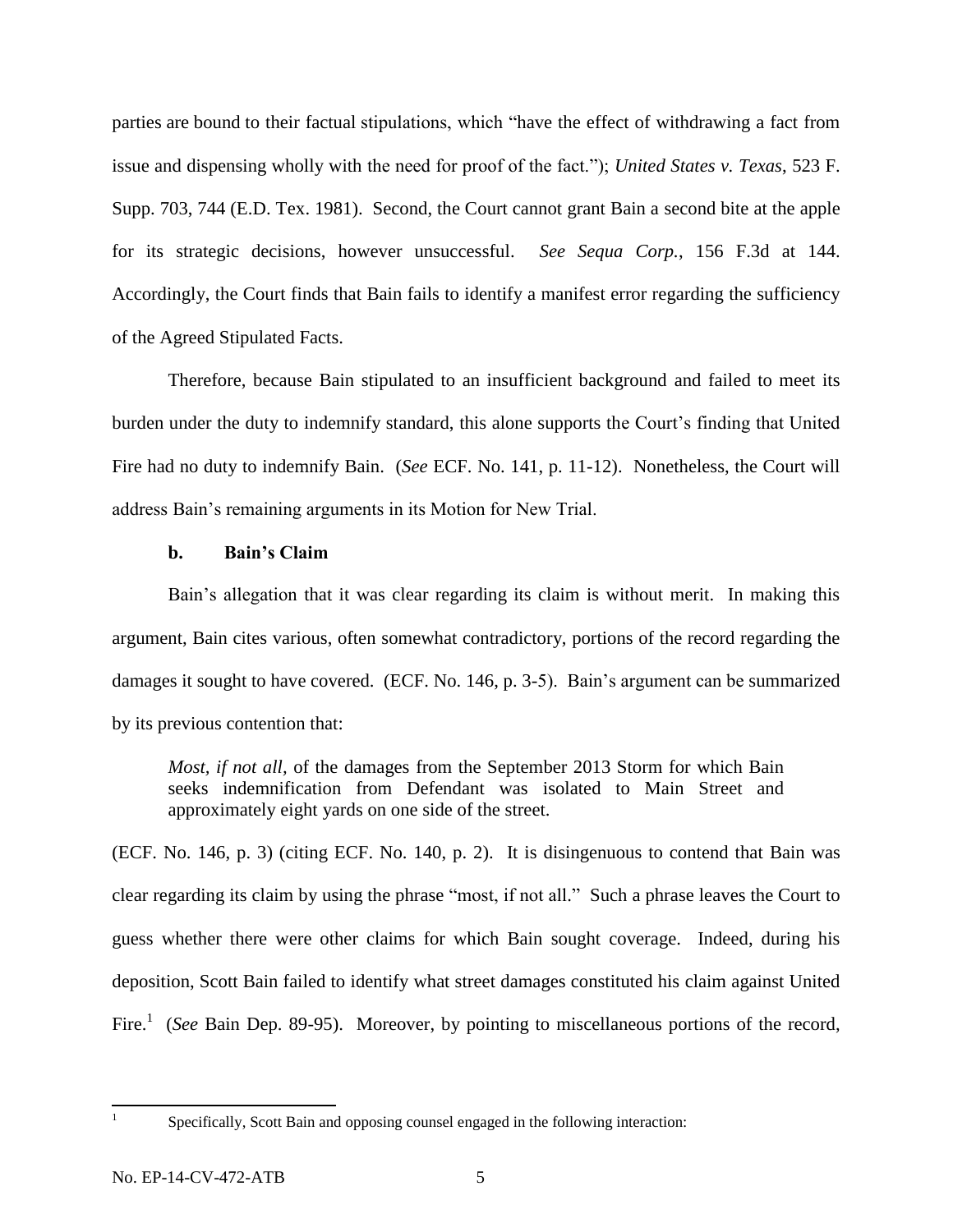Bain essentially directs this Court to sift through thousands of pages to deduce what damages it sought to have covered. As the Ninth Circuit recognized "[i]t behooves litigants, particularly in a case with a record of this magnitude, to resist the temptation to treat judges as if they were pigs sniffing for truffles." *Dzung Chu v. Oracle Corp*., 627 F.3d 376, 386 (9th Cir. 2010); *see also Malacara v. Garber*, 353 F.3d 393, 405 (5th Cir. 2003). Rather, the burden to identify its claim belonged to Bain, and it failed to do so. *Liberty Surplus Ins. Corp. v. Allied Waste Sys.*, 758 F. Supp. 2d 414, 420 (S.D. Tex. 2010). Accordingly, the Court finds that Bain was not clear regarding its claim.

Similarly, and contrary to its argument, Bain stated that Main Street and the yard damages made up "most, if not all" of its claim. Logically, this leaves open the possibility that Bain sought coverage for other damages, beyond Main Street and the yards. Because Bain did not specify these damages, Bain could have sought damages for potentially uncovered claims, which is impermissible. *See Enserch Corp. v. Shand Morahan & Co.*, 952 F.2d 1485, 1494 (5th Cir. 1992). Again, due to Bain's lack of clarity, the Court is left with no manner to discern if Bain's claim was covered under the United Fire policy. Accordingly, Bain may have sought coverage for potentially uncovered claims. Therefore, the Court finds that Bain fails to identify a manifest error in this respect.

### **c. David Varela**

The Court again finds that Bain's reliance on Mr. Varela's testimony is misplaced. First, Bain only cites testimony from Mr. Varela that was previously before the Court, and Rule 59(e)

Q. So when you made the claim with United Fire . . . what are you really pinning it down to? If you had to narrow the scope [] to what you're actually making the claim for with United Fire, [] is it the Main Street damages [] or what?

A. No. They [United Fire] were my carrier during that time period. They should have stepped up and insured me . . . . They just dumped it on Mountain States. Mr. White. I object as nonresponsive.

<sup>(</sup>*See* Bain Dep. 91).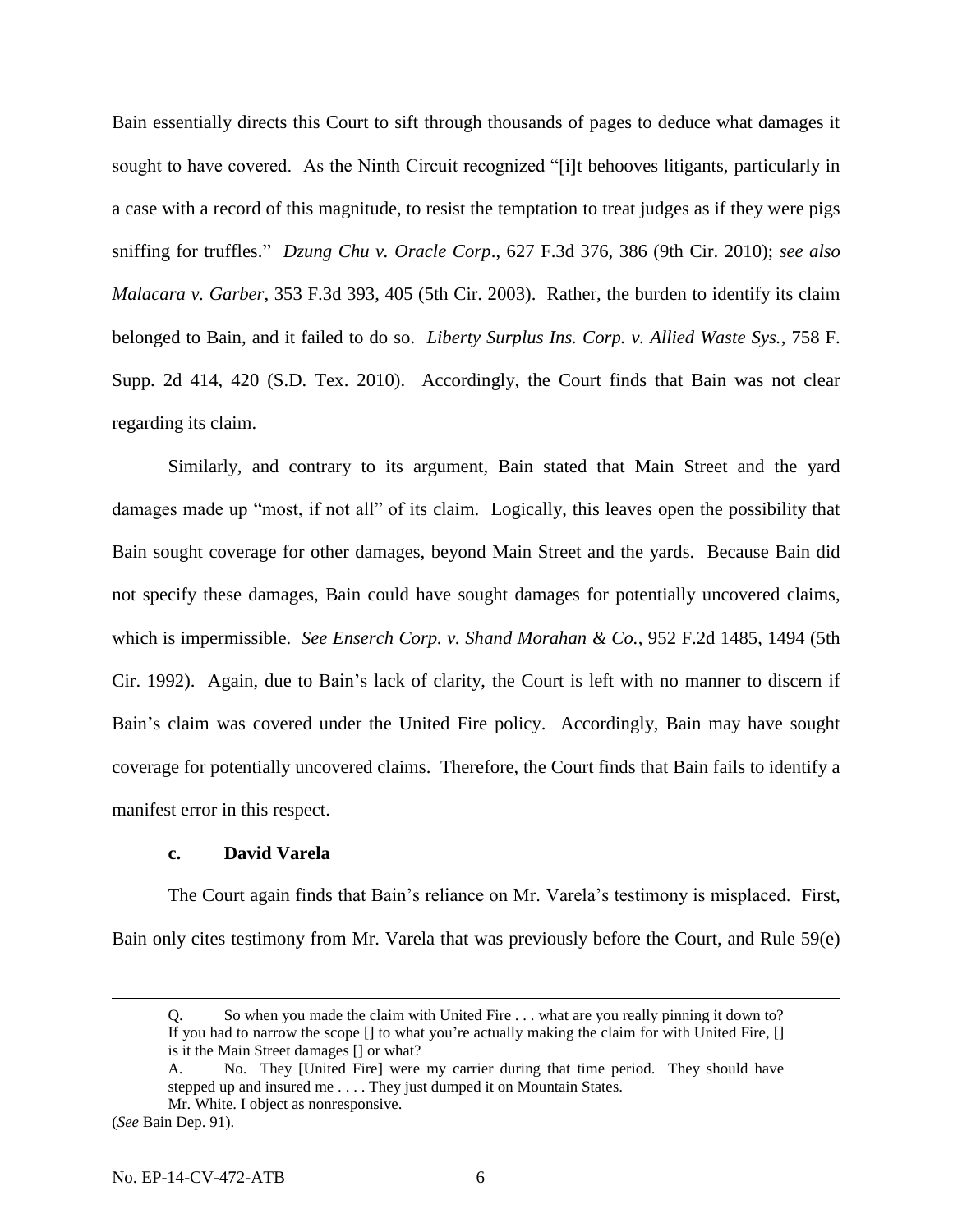does not exist to give Bain a second bite at the apple. *Sequa Corp.*, 156 F.3d at 144. Second, Bain fails to address the numerous portions of the record that demonstrate damages existed on Brown, McKinney, Lawson Streets, and most importantly Main, prior to the September 2013 Rainstorm. (ECF. No. 141, p. 12) (citing ECF. No. 67, p. 48; Reinhardt Dep. 64-65, ECF. No. 56-1; Zierleyn Dep. 134, ECF. No. 56-3; Plaintiffs' Second Amended Petition ¶ 31, ECF. No 51- 5; Bain Dep. 46; Bain Dep. 124). Rather, Bain simply interprets the evidence differently and disagrees with the Court's factual findings, which is insufficient under Rule 52(b) and Rule 59(e).

Lastly, Bain again compounds its error by only referencing "the damages" without specifying the exact location, extent, and timing of the complained damages. (ECF. No. 146, p. 6-7). Without more, the Court is again left to guess what damages occurred before the September 2013 Rainstorm, after the September 2013 Rainstorm, or which claims are potentially uncovered. Accordingly, the Court finds that Bain does not identify a manifest error regarding its failure to demonstrate that its claims were covered.

#### **d. Lack of Segregation of Damages**

The Court finds that Bain's argument regarding its failure to segregate damages again fails. In arguing that a failure to segregate damages does not completely preclude damages, Bain cites one lone case for the proposition that "the amount of damages to be awarded is within the Court's discretion." (ECF. No. 146, p. 9) (citing *Enserch Corp. v. Shand Morahan & Co.*, 952 F.2d 1485, 1495 (5th Cir. 1992)). Bain argues that, because it stated "the \$200,000 settlement was intended '*primarily* for additional damages resulting from the September 2013 Storm,'" Bain should recover at least more than \$100,000. (*Id*.).

First, the Court found against Bain on the issue of indemnification, which constitutes a sufficient reason to preclude all damages. Moreover, Bain overlooks the problem that some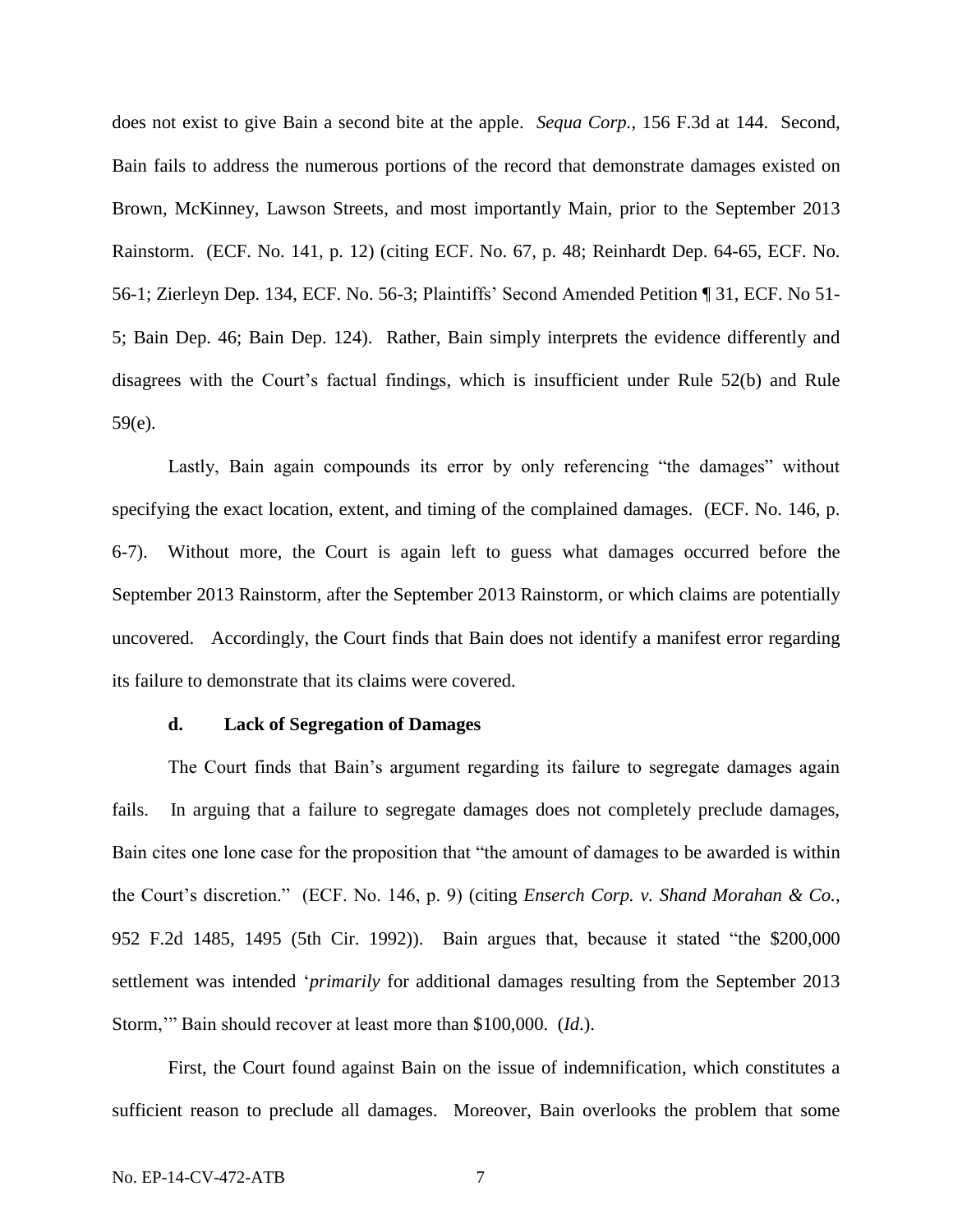damages, even those after the September 2013 Rainstorm, were potentially uncovered by United Fire's policy. Indeed, Bain even appears to acknowledge that some preexisting damages were exacerbated by the September 2013 Rainstorm, and would constitute uncovered claims. (ECF. No. 146, p. 7-9). Accordingly, Bain's covered damages could range from nothing (constituting the uncovered claims) to approximately \$100,000 (constituting the covered claims). As such, the Court finds that Bain fails to identify a manifest error regarding its failure to segregate damages.

#### **e. Attorney's Fees**

Bain notes that it did not move for attorney's fees, because "[t]he Court had not found in favor of Bain and had not ordered Bain to move for its attorneys' fees and costs." (ECF. No. 146, p. 10). First, as noted above, Bain fails to identify a manifest error requiring a new trial. Second, Bain's Motion for New Trial comes over a month after the entry of the Court's Findings of Fact and Conclusions of Law. Bain does not argue, much less demonstrate, excusable neglect for the lengthy delay of a potential motion for attorney's fees. *See* Fed. R. Civ. P. 6(b); 54(d). Accordingly, the Court finds that Bain's attorney's fees argument also fails.

#### **IV. CONCLUSION**

In its Motion for New Trial, Bain does not argue a change in the law, does not allege newly discovered evidence, and cites no case law for all but one of its arguments. Rather, Bain points to evidence previously before the Court and asks the Court to rule in its favor. Consequently, it appears that Bain simply disagrees with the Court's factual findings, which cannot constitute the basis of a Rule 52(b) or Rule 59(e) motion. In sum, "[the Court] do[es] not countenance the [Plaintiff's] request for a do-over." *Interstate Fire & Cas. Co.*, 622 F. App'x at 422.